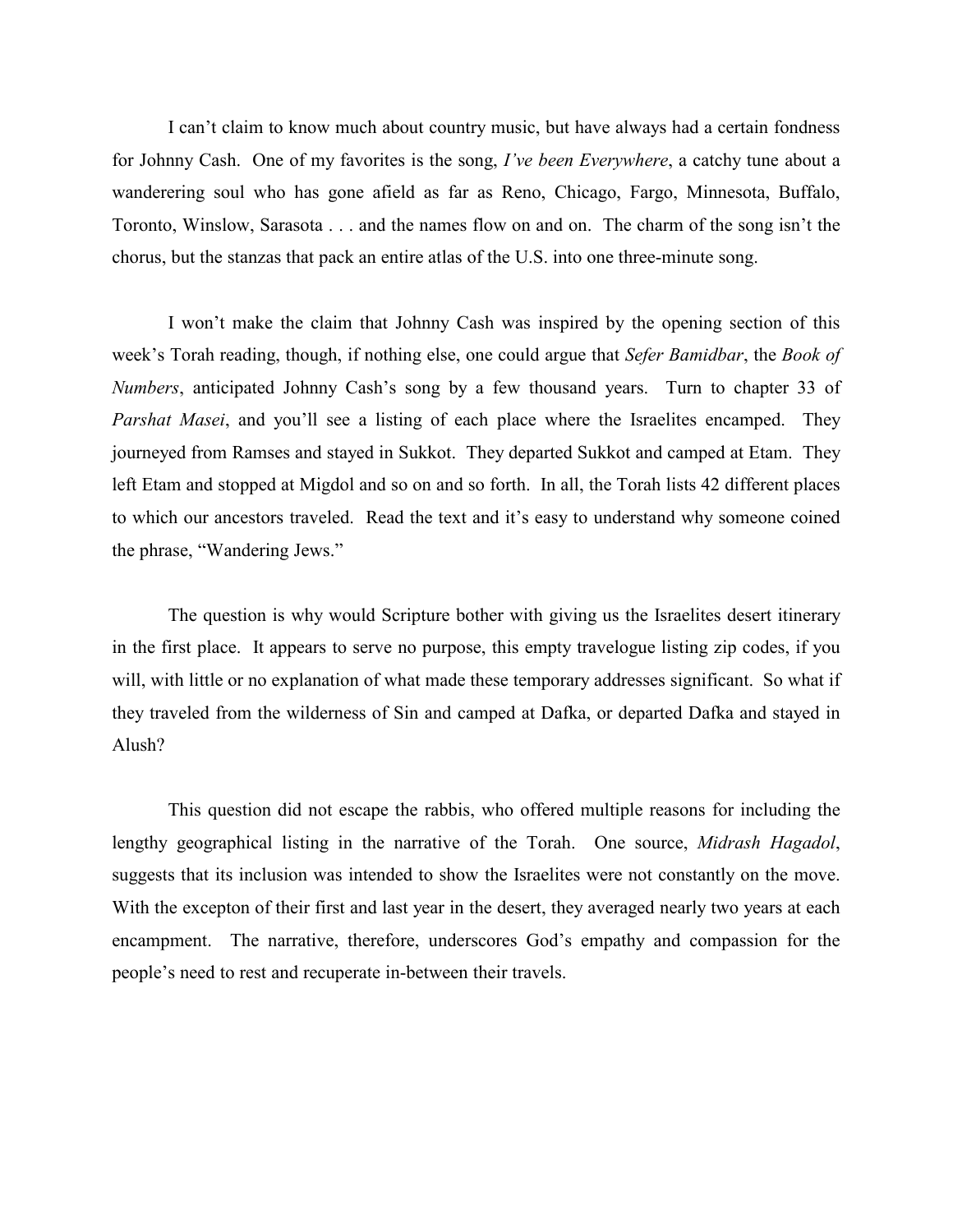But the explanation I find most intriguing is the one offered by the medieval commenator, ibn Ezra. His comment attaches itself to the verse, "וכתב משה את מוצאיהם '-- למסעיהם על פי ה-Moses listed their departures, stage by stage, at the commandment of the Lord" (*Numbers* 33:2). The simple meaning of the verse? God commanded Moshe to keep track of all the places the Israelites stopped. But ibn Ezra understands the text differently, suggesting that God's commandment was not that Moses record the journey, but that journey itself, stage by stage, was planned and directed by the Almighty Himself. Our ancestors were not wandering Jews at all; whether or not they were aware of the larger picture or understood its implications, each place they went and every place they stopped served a purpose and was part of a cosmic plan. God was, quite literally, in their journey.

It is hard for us to conceive what our ancestors endured during their desert travels. We lead fairly sendentary lives, ensconced in our comfortable homes -- how could we ever truly relate to the comings and goings of a nomadic society?

But perhaps we have more in common with the ancient Israelites than we realize. No, we don't live in goat skin tents pitched on a desert landscape, yet there are many more wanderers today than ever before in history. Some are emotional nomads, who wend their way through relationship after relationship, unwilling or unable to commit, or finding that after having committed their relationships are no longer tenable. Indeed, the numbers of third and fourth marriages have reached an all-time high.

Others are nomadic in their professional lives. Once upon a time, a person finished high school or college, took a job, and then stayed put for many years, even a lifetime. Today, the individual who remains in the same workplace for his entire career is increasingly a rarity. Mid-life job changes are common; studies show that the average person will change jobs at least five times in her life.

Still others are spiritual nomads. Never have Americans changed their religions more readily than in this day and age. For some, it is a matter of throwing overbroad the organized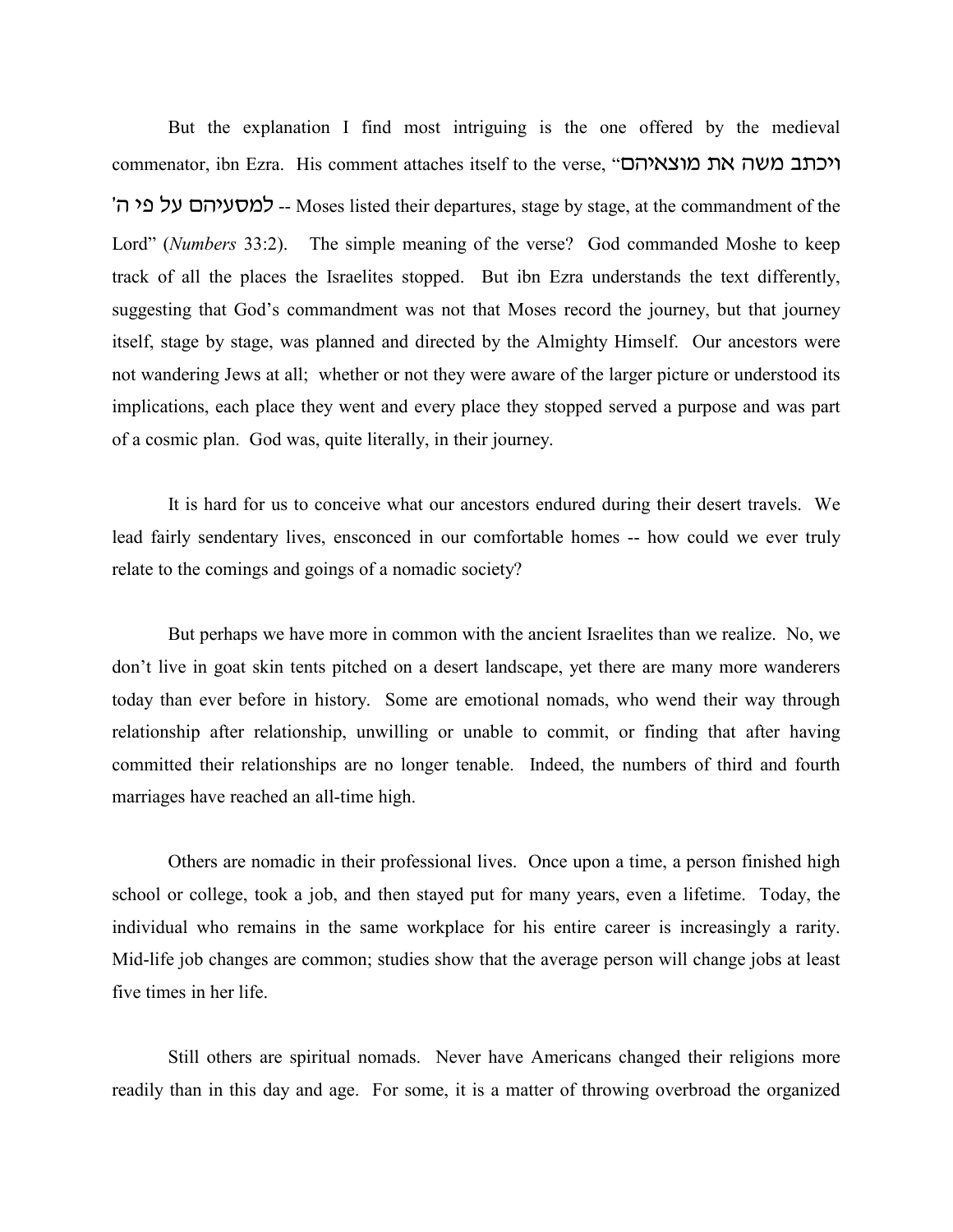religion with which they were raised; for others, it's discovering a spiritual practice for the very first time as adults. For a third group, it is a matter of substituting one religious tradition for another. Often enough, spiritual seekers will undergo multiple religious transformations as they travel from synagogue to ashram to church, and sometimes back to synagogue.

And, of course, there is far more demographic mobility today than fifty years ago. A century ago, the odds were pretty good that most Americans would be born, grow up, live and die in the same community; in our time, however, it is no longer the norm. Even here in Jacksonville, we can witness a difference between two generations ago and today. One can make the argument that, in some dramatic ways, ours is truly a far more nomadic and uprooted society than at any other time in history.

But if we resemble our ancestors in that we, too, are wanderers of a certain kind, who is it that directs our journey? Judaism strongly believes in the notion of *b'hira hofsheet*, free will. We choose when to take the path less traveled, when and where to turn; for better or for worse, the career we train for or abandon, the spouse we marry or divorce, the religion we reject or embrace . . . these are all our decisions. And while the concept of predestination has its attractions, the real truth is that no one ever says something was *b'shert --* until it has worked out after the fact.

The Kotzker Rebbe, a great Hasidic master of the mid-19th century, once remarked that God is found only in those places where He is invited in. The statement is not one of human arrogance, but profound truth. God can direct our journeys in life, if we consciously allow God to be a traveling companion; if we allow godliness and sanctity guide our hands, our thoughts and our decisons when we reach the innumerable forks in life's road sd invariably we do time and time again.

Many of our Christian friends will talk about prayer as a prelude to decision-making of every kind. I wish that Jews were more comfortable with the idea. Not that I believe our prayers will necessarily result in a providential oracle, a divine sign to tell us whether or not to buy Exxon or sell Yahoo stock. But what if we were to pray for the strength and wisdom to be an